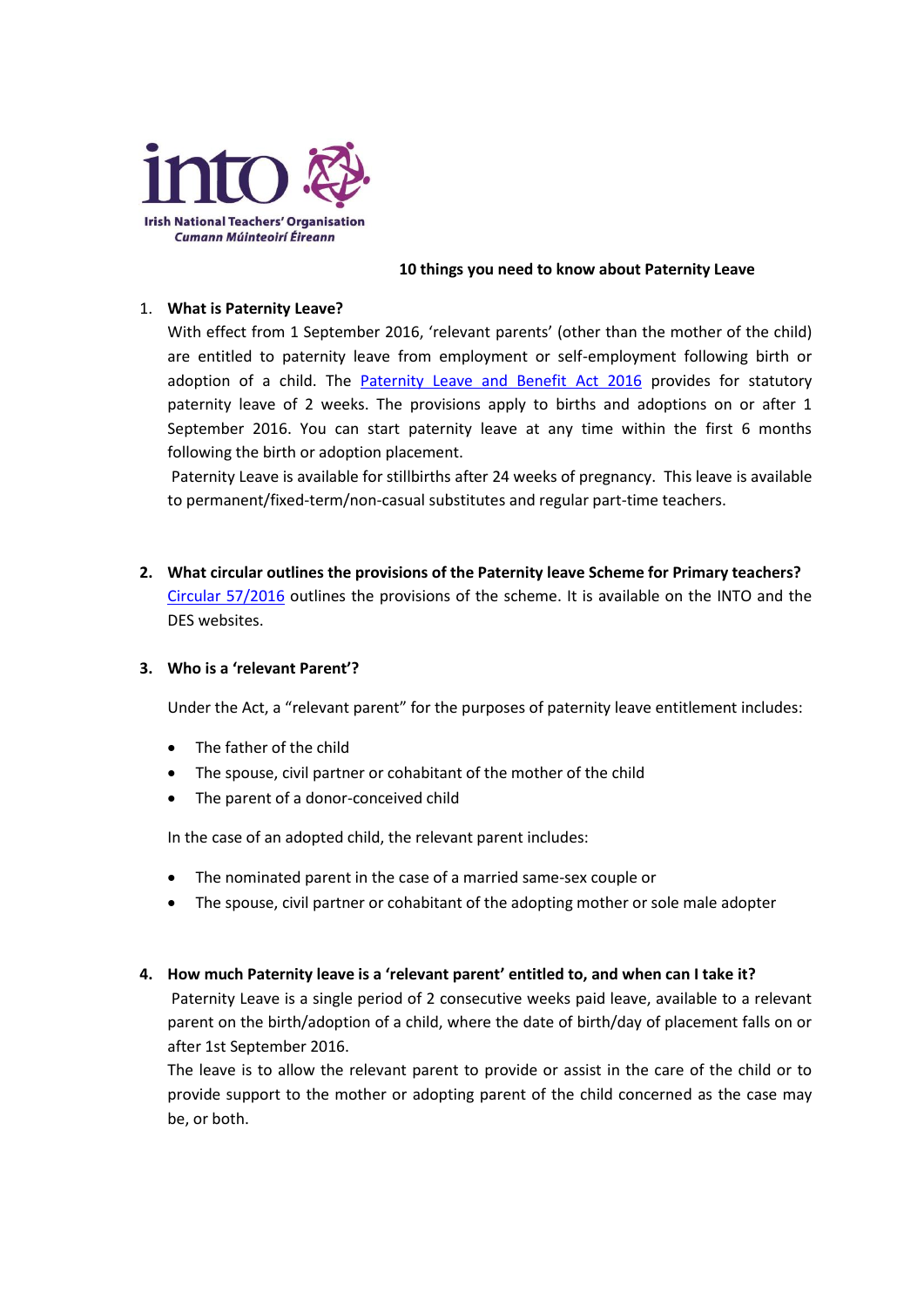You can choose to take paternity leave at any time in the 26 weeks following the birth or adoption. You must notify your employer in writing that you intend to take paternity leave and provide your intended dates no later than 4 weeks before your proposed leave.

### 5. **How do I apply for Parental Leave?**

There are 2 steps in applying for Paternity Leave

### **Step 1** - *Written Notification*

The relevant parent must notify their employer of their intention to take paternity leave not less than 4 weeks before the commencement of such leave and provide for the employer's inspection the following:

In the case of a birth:

- a copy of the medical certification as provided by the mother to her employer or other appropriate certificate from a registered medical practitioner confirming the pregnancy and specifying the expected date of birth of the child concerned or
- a copy of the birth certificate where notification is given after the birth.

In the case of an adoption:

- a declaration/official placement order in the case of an adoption
- a copy of the placement certificate where notification is given after the date of placement
- in the case of foreign adoption, the adopting teacher must obtain a *Declaration of Suitability and Eligibility* from the Adoption Authority of Ireland, in advance of the date of placement. As soon as possible after the date of placement the adopting teacher should provide written confirmation of placement to their employer.

# **Step 2** - *Completion of Application Form*

The relevant parent must complete the Application Form at Appendix A (circular 57/2016) as soon as possible, as but no later than 7 days after commencement of the leave and forward it to the employer with a copy of the birth certificate/official placement order for the child.

# **6. Can I postpone my paternity leave?**

The Paternity Leave and Benefit Act 2016 provides for postponement of paternity leave in certain circumstances only. For example, if the birth is later than expected or if the date of placement of an adopted child is postponed, you may postpone the date of the leave.

Under Section 11 of the Act, if you are sick before your paternity leave starts, you may postpone the paternity leave until you recover. You should notify your employer in writing and provide evidence of your illness.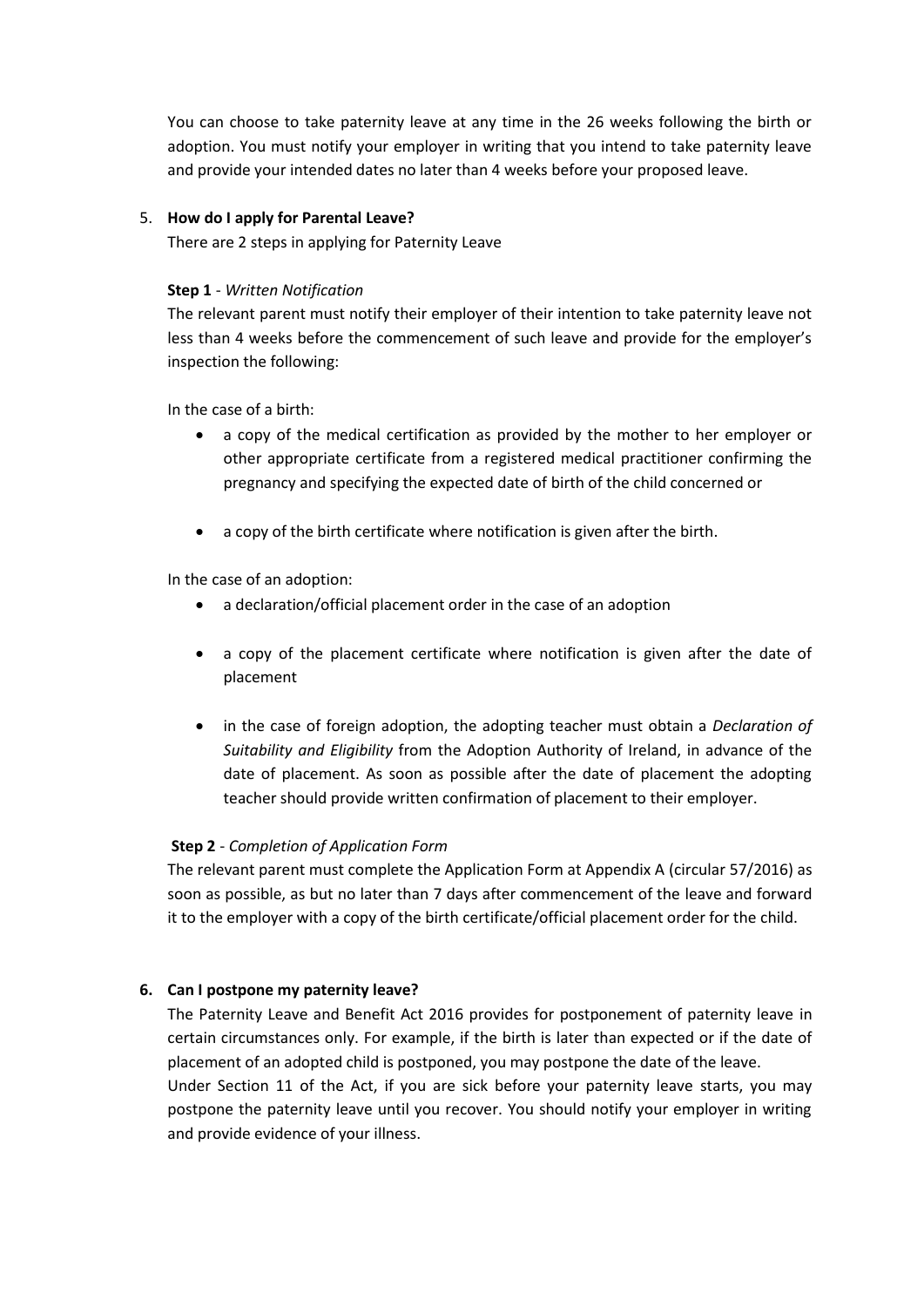If your baby is hospitalised, you can ask your employer in writing if you can postpone all or part of your paternity leave. (Full details are on postponed leave are set out in circular 57/2016).

### **7. Can the BOM appoint a replacement teacher for the teacher on Paternity Leave**

The employer may appoint a substitute teacher, paid by the Department/ETB while a relevant parent is absent on paternity leave and this can be keyed via the OLCS/appropriate ETB system.

# **8. Am I entitled to be paid while on Paternity Leave?**

A relevant parent on paternity leave is deemed for all purposes to be in employment at that time including remuneration and superannuation. The absence therefore is fully reckonable for all other purposes including seniority, access to the redeployment panel, progression on the incremental salary scale and notification regarding posts of responsibility.

# **9. Am I entitled to Paternity Benefit?**

If a teacher meets the Department of Social Protection regulations for the award of Paternity Benefit this payment will issue directly to the teacher. A deduction from salary equivalent to the maximum weekly rate of Paternity Benefit payable to the relevant parent will be applied by the Department/ETB.

In order to claim this benefit, a teacher must hold a [Public Services Card.](http://www.welfare.ie/en/Pages/Public-Services-Card_holder.aspx) The application process for a Public Services Card involves a face to face interview, by appointment in a local office. Teachers who intend to apply for paternity benefit early in the new school year are advised to apply for a Public Services Card as soon as possible.

The applicant is responsible for completion of the PB2 (Paternity Benefit 2 Form) and should ensure that the school completes the employer's portion before forwarding to the DSP at least 6 weeks prior to the start date. The PB2 Form should **NOT** be sent to the Department of Education and Skills.

If the amount of benefit payable to the relevant parent differs to the maximum, or if a teacher is not entitled to any Paternity Benefit, they should notify their payroll section immediately to ensure that the salary adjustments are correct. Changes to the automatic deduction can be made provided the relevant parent furnishes a copy of the DSP's written notice of the actual Benefit rate applicable, if any, to the appropriate payroll. Deductions, where appropriate, will be made during the period of Paternity Leave. If the absences are recorded late any arrears due will have to be deducted from salary after the date of notification.

**10. What action does a school have to take where a teacher is applying for paternity leave?** The school must: